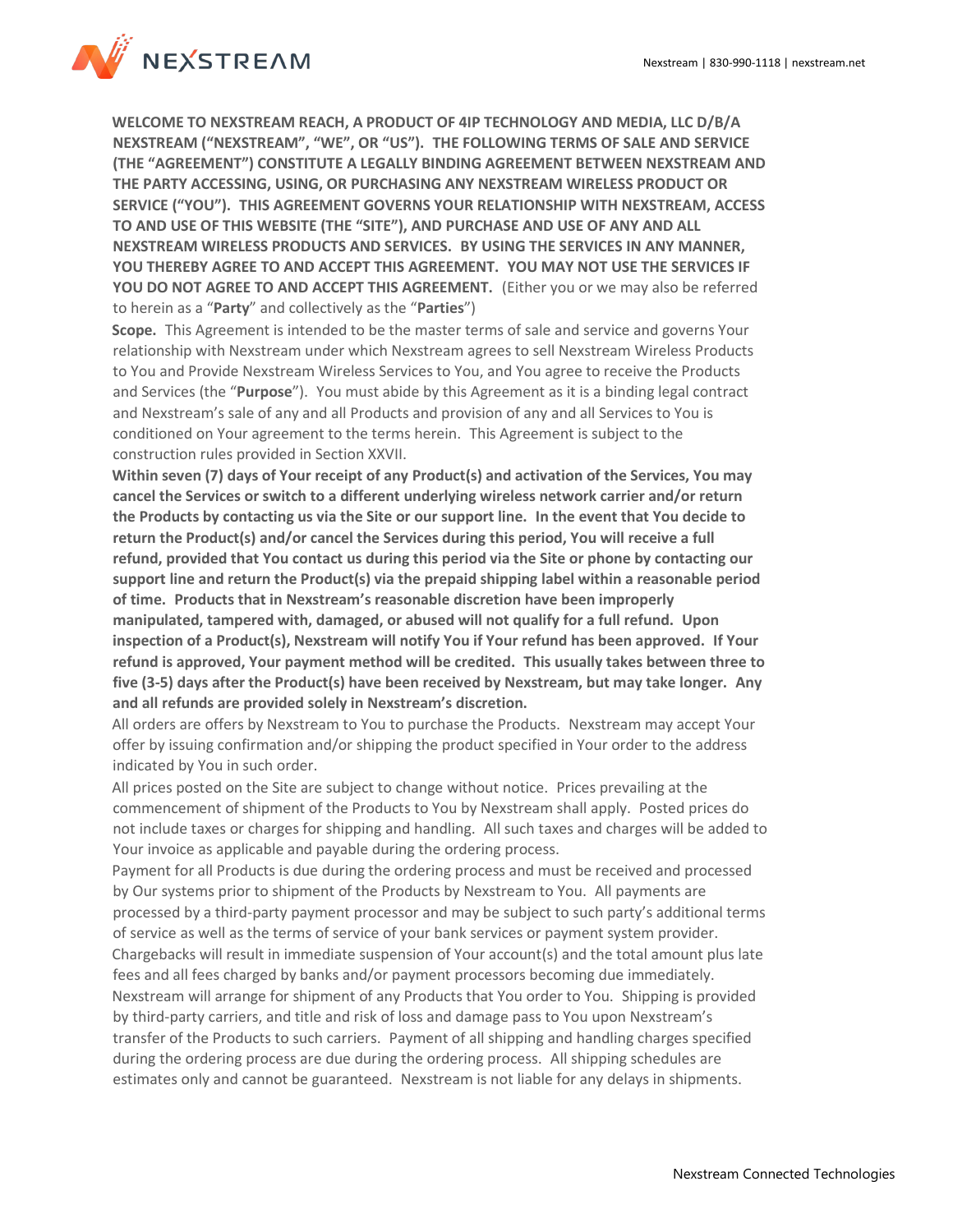

Any item additions, quantity changes, or specification changes made to accepted orders will generate a new acknowledgment for the entire order and a new scheduled shipment date. All sales are final. We may without liability cancel any accepted order before shipment if there are problems with Your payment or at Our discretion.

All product warranties are manufacturer warranties. Nexstream provides no additional warranties on any Products and is not responsible for any manufacturer's defect.

Nexstream is a Texas based nationwide authorized provider of communications services from AT&T, Sprint, T-Mobile, and Verizon (the "**Services**").

Service Cancellation. 90 DAYS' NOTICE REQUIRED FOR CANCELLATION OF SERVICE. If service is cancelled before 12 months, customer is responsible for remaining balance of installation in addition to 90 days of service

**Website.** Nexstream publishes certain Nexstream IP about Nexstream, Nexstream Wireless Products and Services, and various information regarding communications services through the Site. The Site has been made publicly available by Nexstream to allow individuals to Use the Site (*collectively* "**Visitors**"). **AS A VISITOR, YOU REPRESENT, WARRANT, AND COVENANT THAT YOU HAVE READ AND UNDERSTOOD THIS AGREEMENT AND THAT YOU AGREE TO BE BOUND BY THE TERMS AND CONDITIONS HEREIN.** Nexstream maintains the Site and the Nexstream IP thereon to allow You to Use the Site to learn about Nexstream and Nexstream Wireless Products and Services, communicate with Nexstream, order Products and Services, and Use Links available on the Site. By Sharing Content via the Site, you thereby grant Nexstream a paid-in-full, royalty-free, freely and fully transferable, freely and fully assignable, freely and fully sub-licensable, irrevocable, perpetual, worldwide right and license to Share Your Content via the Site to Nexstream as well as a paid-in-full, royalty-free, freely and fully transferable, freely and fully assignable, freely and fully sub-licensable, irrevocable, perpetual, worldwide right and license to Exploit Your Content in any and every way as Nexstream sees fit for any and every purpose in Nexstream's sole discretion, without restriction or limitation of any kind, with the right to sublicense each and every such right through multiple tiers of sublicensees subject to the terms and conditions herein and, You represent and warrant that You are solely responsible for Your Content and the ramifications and results of Your choice to Share Your Content.

Nexstream Wireless Services provide high speed internet access via the major wireless carriers 4G networks ("**Data Services**"). In addition to the terms of sale and service in this Agreement, You are also subject to the terms and conditions of the applicable underlying wireless carrier network providing Your Data Services, which may be found on the individual wireless carrier's website, which at the time of publication of this agreement may be found as follows: [AT&T,](https://www.att.com/legal/legal-policy-center.html) [Sprint,](https://www.sprint.com/en/legal/terms-and-conditions) [T-](https://www.t-mobile.com/responsibility/legal/terms-and-conditions)[Mobile,](https://www.t-mobile.com/responsibility/legal/terms-and-conditions) and [Verizon.](https://www.verizonwireless.com/legal/notices/customer-agreement/) These wireless carriers' term and conditions are subject to change as indicated in therein and in accordance with applicable law.

**Equipment Requirements.** Nexstream Wireless Services require the use of Nexstream approved equipment. Nexstream provided SIM Cards may only be used in conjunction with such equipment and may not be used in tablets, phones, or other types of devices.

# **Other Services**

**Acceptable Use Policy.** In addition to the terms of sale and service in this Agreement, the terms and conditions of the applicable underlying wireless carrier network providing Your services, which may be found on the individual wireless carrier's website, which at the time of publication of this agreement may be found as follows: [AT&T,](https://www.att.com/legal/legal-policy-center.html) [Sprint,](https://www.sprint.com/en/legal/acceptable-use-policy.html) [T-Mobile,](https://www.t-mobile.com/responsibility/consumer-info/policies/internet-service) and [Verizon.](https://www.verizon.com/about/terms-conditions/acceptable-use-policy) These wireless carriers' term and conditions are subject to change as indicated in therein and in accordance with applicable law.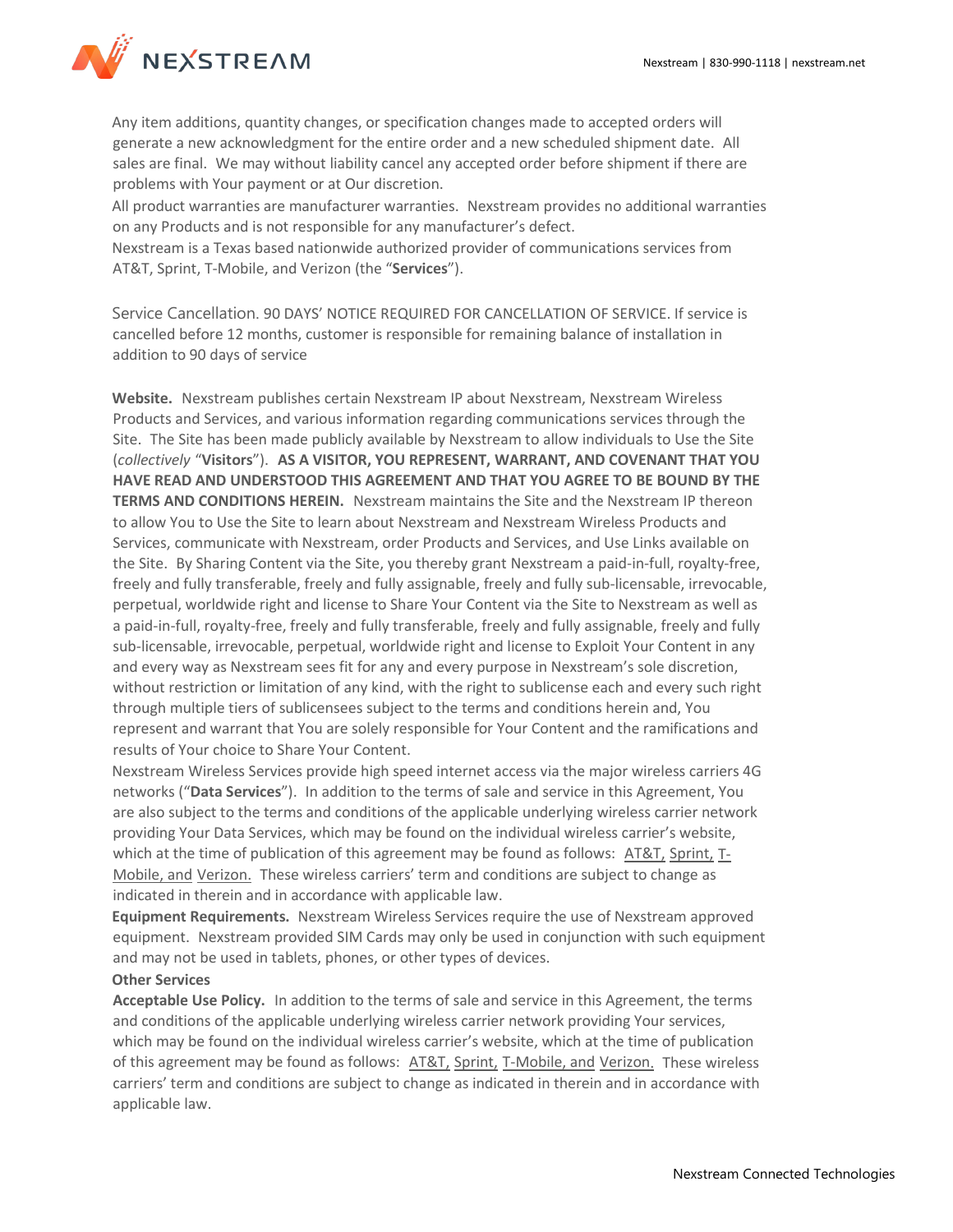

**Your Responsibilities.** You represent, warrant, and covenant that: (A) You shall comply with all the terms and conditions of this Agreement; (B) You shall use reasonable efforts to prevent unauthorized Use of the services, and notify Nexstream promptly of any such unauthorized Use that comes to Your attention; (C) You shall use the services, only in accordance with all Regulations, this Agreement, and the terms and conditions, acceptable use policy, and other policies of Your underlying wireless carrier network; (D) You bear all responsibility and liability for the actions of the Use of the services in relation to Your SIM Card; and (E) the information that You provide to Nexstream is to the extent of Your knowledge current, true, accurate, supportable, and complete, and You will use reasonable efforts to continue to keep such information current and correct.

**Prohibited Activities.** You hereby expressly represent and warrant that You shall not: (A) breach this Agreement willfully or through gross negligence; (B) Use the services, any other Nexstream IP, or any other Nexstream service to circumvent or breach or attempt to circumvent or breach any Regulation or give rise to a civil liability; (C) Use the services, any other Nexstream IP, or any other Nexstream service to fund any organization which has been listed as a terrorist organization by any Regulatory Authority; (D) submit any information to Nexstream that is not true, complete, or accurate; (E) take any action that imposes an unreasonable or disproportionately large load on the underlying wireless carrier networks; (F) create Derivative Works or Exploit any Nexstream IP for any purposes other than those specifically permitted by this Agreement; (G) Use any bot, spider, scraper, data miner, or automated agent to gain Use of any information via the services or any other Nexstream IP, or any other Nexstream service; (H) facilitate any viruses, bugs, trojan horses, worms, or other software, automated agents, or programming routines that may damage, detrimentally interfere with, surreptitiously intercept, or expropriate any IP via the services or any other Nexstream IP, or any other Nexstream service; (I) perform or attempt to perform any actions that would interfere with the normal operation of the underlying wireless carrier network, the services, any other Nexstream IP, or any other Nexstream service; (J) attempt to or assist another party to attempt to access, alter or interfere with the communications and/or information of a Customer by rearranging, tampering or making an unauthorized connection with any services or to use any scheme, false representation, or false credit device, with the intent to avoid payment for, in whole or in part, the services; (L) Use the services, any other Nexstream IP, or any other Nexstream service in such a manner so as to interfere unreasonably with the use of the services by other users of the underlying wireless carrier network; (M) Use the services, any other Nexstream IP, or any other Nexstream service in such a manner so as to encourage conduct that would constitute a circumvention or breach of any Regulation or give rise to a civil liability; (N) Use the services, any other Nexstream IP, or any other Nexstream service in such a manner that is dangerous or could cause damage to any part of the underlying wireless carrier network or any other communications system; (O) manipulate or tamper with the Services; or (P) improperly manipulate or tamper with the Products, including but not limited to, changing the electronic serial number or equipment identifier of the Products. Any abuse of the Services, any other Nexstream IP, or any other Nexstream service caused by the improper manipulation of or tampering with the Products will result in a penalty from the operator, in addition to any overages occurred due to such manipulation or tampering.

**Nexstream Responsibilities.** Nexstream shall maintain and manage the Services in accordance with industry standards. Nexstream shall use commercially reasonable efforts to make the Services available twenty-four hours a day (24 hrs/day), seven days a week (7 days/week), except for: (1) planned downtime, of which Nexstream shall give You reasonable prior notice; or (2) any unavailability caused by circumstances beyond Nexstream's reasonable control, including Force Majeure Events. Nexstream reserves the right to audit, track or monitor Your use of the Services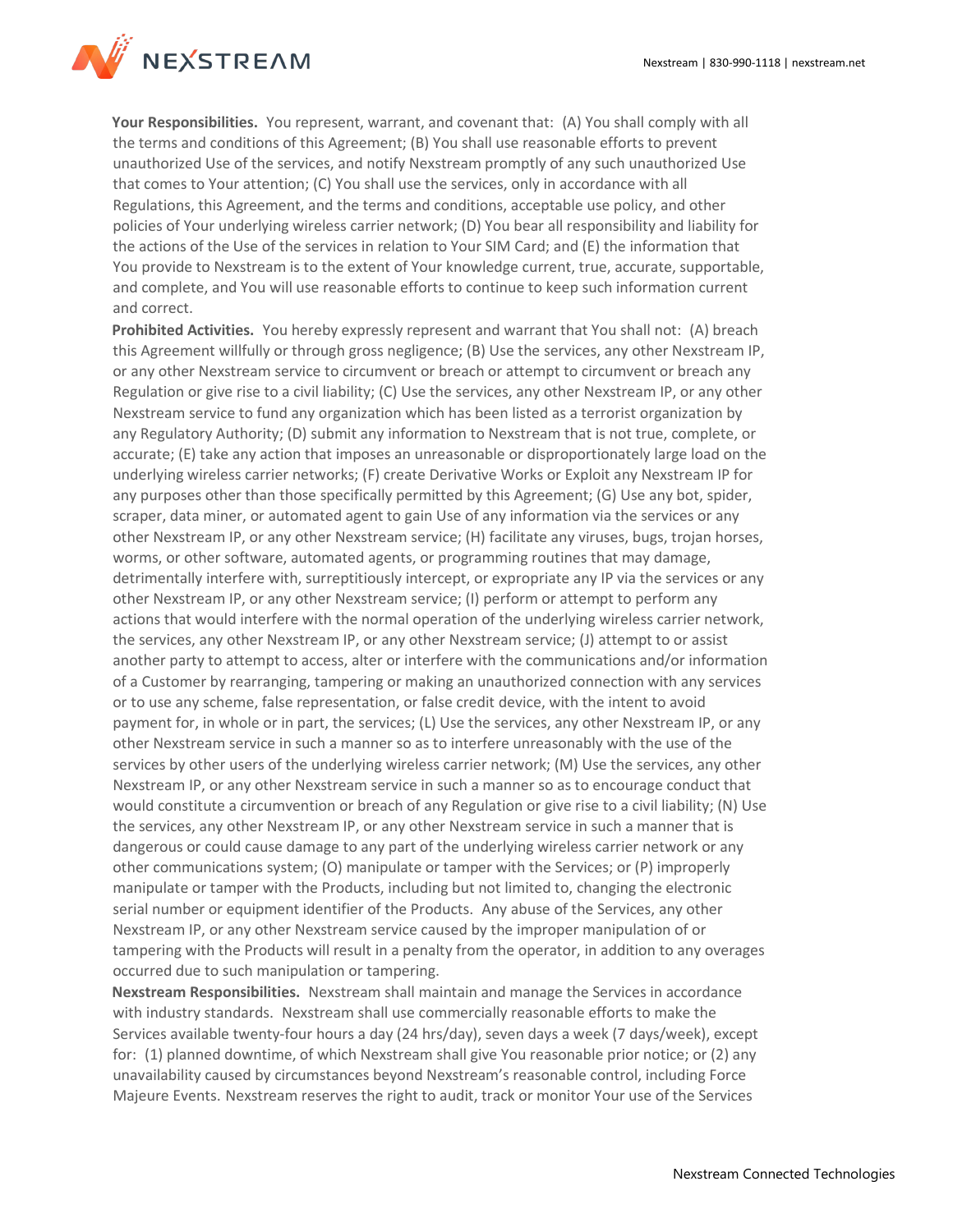

to the extent permitted by Regulation to: (i) enforce the provisions of this Agreement; (ii) conform with Regulation, Regulatory Authority, a Law Enforcement Request, or Lawful Authority; (iii) protect and defend Our property rights or that of Nexstream's Affiliates, Customers, Developers, and Vendors; (iv) respond to a request for identification in connection with the protection of Intellectual Property Rights, or unlawful activity; (v) act to protect the interests of Nexstream's Affiliates, Customers, Personnel, Vendors, and the underlying wireless carrier networks; (vi) conform with Nexstream contractual obligations; or (vii) provide the Services. You agree that this Section IV (g) is sufficient notice to You of such monitoring to the extent any notice is required under Regulation.

**Term.** This Agreement shall take effect between the Parties upon Your Use of any of the Services and shall continue until such time as this Agreement is terminated in accordance with this Agreement. Nexstream shall provide You a Service commencement date when agreeing to provide the Services to You, which may be changed by Nexstream in Nexstream's sole discretion without liability. Each Party's termination rights as stated herein shall be without prejudice to the rights or claims such Party may have under this Agreement against the other Party for performance, nonperformance, or breach of obligations under this Agreement. In consideration of and as payment for the Products purchased You shall provide Nexstream, such

fees and consideration as set forth by the Site and herein. Unless otherwise stated in writing between the Parties, all remuneration shall be due upon

ordering the Products and Services.

**Payment Disputes.** In the event that You believe there is an error in any fees charged by Nexstream, You must provide Notice to Nexstream within thirty (30) days of the date of the charge.

Changes to Fees. Fees are subject to change upon Notice from Nexstream to You. Nexstream reserves the right to change the applicable fees at any time upon Notice to You.

# **Intellectual Property**

# **Nexstream Intellectual Property.**

Licenses from Nexstream to You. Nexstream hereby grants to You a limited, non-exclusive, freely and fully revocable license to Use such Nexstream IP and Nexstream Materials provided by Nexstream to You for the purposes of providing You Use of the Services.

**IP Rights.** Each Party hereby represents, warrants, and covenants that: (1) this Agreement is not intended to assign to You any Intellectual Property Rights in any Nexstream Property other than as expressly stated herein IP; (2) other than the limited licenses in Section VII(a)(i), You shall not acquire any right in any Nexstream Property unless otherwise noted by written agreement between Nexstream and You; (3) Nexstream is the owner of, or has the right to authorize You and other third parties to Use such Nexstream IP and Nexstream Materials provided by Nexstream to You and such other third parties indicated herein as contemplated by this Agreement, and the use of such Nexstream IP and Nexstream Materials as authorized does not and will not infringe or invalidate any existing Intellectual Property Right of any third party; (4) You do not and shall not claim any Intellectual Property Rights in any Nexstream IP other than the limited licenses herein as are solely necessary for the Purpose, unless otherwise noted by written agreement between Nexstream and You; and (5) nothing in this Agreement shall be construed to transfer the ownership of any Nexstream Property from Nexstream to You or any third party. **Your Content.** By Sharing Content via the Services, you thereby grant Nexstream a paid-in-full, royalty-free, freely and fully transferable, freely and fully assignable, freely and fully sublicensable, irrevocable, perpetual, worldwide right and license to Share Your Content via the Services for the Purpose, with the right to sublicense each and every such right through multiple tiers of sublicensees subject to the terms and conditions herein and, You represent and warrant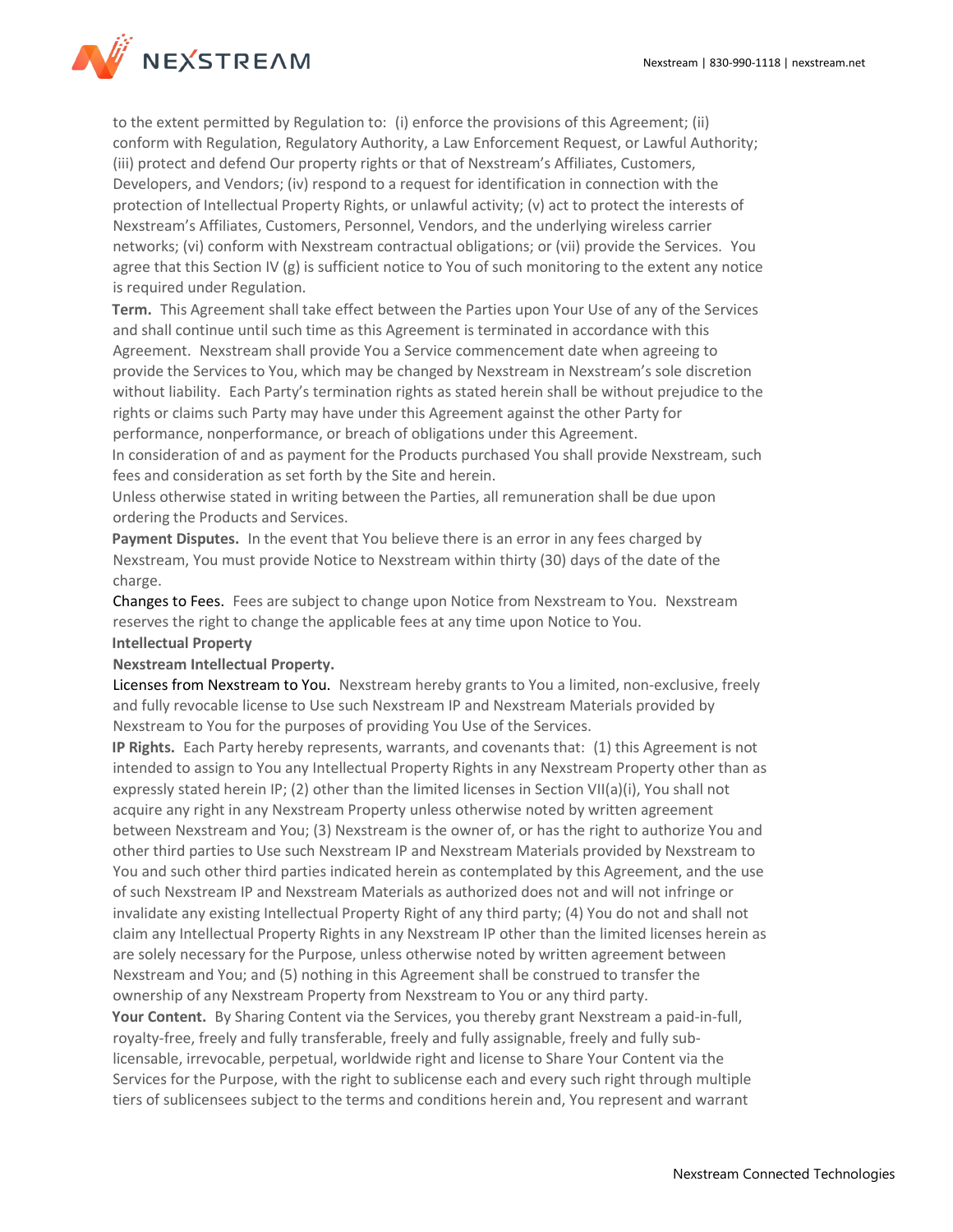

that You are solely responsible for Your Content and the ramifications and results of Your choice to Share Your Content. You hereby represent, warrant, and covenant that unless otherwise stated between the Parties in a written agreement executed by both Parties that You are the owner of or have the right to authorize Nexstream to Share Your Content as provided Shared by You via the Services and the Sharing of Your Content as authorized does not and will not infringe any existing Intellectual Property Right, violate the right of privacy, violate any contractual right, infringe or violate any right of publicity, violate any general or personal property right of any third party To the extent that You create any Derivatives from any Nexstream IP, You represent, warrant, and agree that: (i) any such Derivative shall be deemed to be wrongfully created and as such, such Derivative shall be owned by Nexstream; (ii) all right, title, and interest in and to any such Derivative shall automatically vest in Nexstream and be deemed paid-in-full and royalty free; (iii) Nexstream has no obligation to grant to You any right in any such Derivative; (iv) You thereby irrevocably assign to Nexstream any and all joint or individual ownership, rights, titles, and interests in and to such Derivative, including any and all Intellectual Property Rights; (v) in the event that the assignments in this VII(c) do not provide Nexstream with full ownership, rights, titles, and interests in and to the Derivative, You hereby grant to Nexstream an unlimited, exclusive, freely and fully transferable, freely and fully assignable, irrevocable, paid-in-full, royaltyfree, perpetual, worldwide license to Exploit in any and every way the Derivative as Nexstream sees fit for any and every purpose, without restriction or limitation of any kind, with the right to sublicense each and every such right through multiple tiers of sublicensees; (vi) You hereby assigns and transfers any and all Intellectual Property Rights in any Derivative to Nexstream; (vii) You agree, where any Intellectual Property Rights may not be assigned as a matter of law, to cooperate fully with Nexstream during the lifetime of such Intellectual Property Rights, not to take any interest or action with regard to such rights that is contrary to the will and goals of Nexstream, and not to exercise any such Intellectual Property Rights without the explicit prior written consent of Nexstream; and (viii) where any Intellectual Property Rights may not be assigned as a matter of law, but may pass on to Your heirs at law, You hereby disclaim any and all such Intellectual Property Rights.

Nexstream takes Intellectual Property Rights very seriously and demands the same from Customers and follows the required procedures on alleged copyright infringement of the DMCA. The following are the procedures that Nexstream has adopted to comply with the DMCA: If a party believes that their copyright is being infringed by any IP shared via the Services, the party (the "**Notifying Party**") should send Nexstream notification in accordance with the DMCA (a "**Notice of Infringement**"). In accordance with the DMCA, when Nexstream receives a valid Notice of Infringement, Nexstream shall respond by removing the allegedly infringing IP (the "**Disputed IP**")and take reasonable steps to contact the party who originated such Disputed IP (the "**Originating Party**"), so that a counter-notification ("**Counter Notice**") may be filed. On receiving a valid Counter Notice, Nexstream will provide the Notifying Party of the Counter Notice and typically restore the Disputed IP, unless Nexstream receives notice from the Originating Party that a legal action has been filed seeking a court order to restrain the Originating Party from further engaging in the allegedly infringing activity within ten (10) business days of notifying the Notifying Party of the Counter Notice. Under the DMCA, a valid Notice of Infringement must: (1) be in writing; (2) clearly identify either: (A) the Disputed IP or (B) a reference or link to the where the Disputed IP is being referred to or linked to; (3) include: (A) the Notifying Party's current contact information; (B) Identification of the copyrighted work that is allegedly being infringed; (C) a statement that the Notifying Party has a good faith belief that the Disputed IP is being used improperly (i.e. without authorization from the valid copyright holder or the copyright holder's agent, or in some other manner that constitutes copyright infringement); (D) a statement, under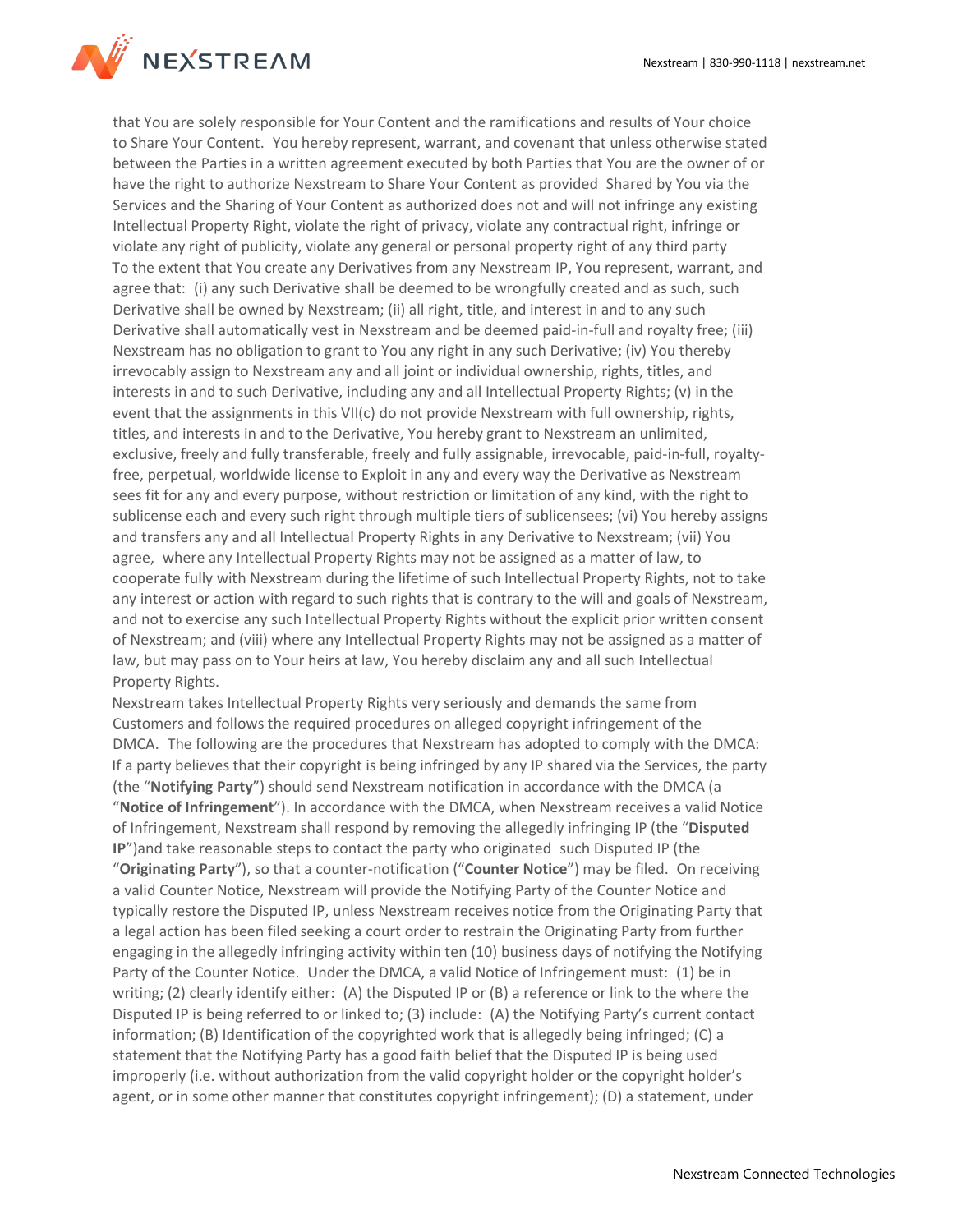

penalty of perjury, that the information in the Notice of Infringement is accurate and that the Notifying Party is authorized to act on behalf of the copyright owner; and (E) a physical or electronic signature. This Notice of Infringement must be sent to Nexstream's designated copyright agent as indicated in Section VII(g)(iii). **A Notifying Party that knowingly misrepresents that Disputed IP is infringing a copyright may be held liable for damages, including costs and attorneys' fees, under the DMCA.**

If the Originating Party believes that the Disputed IP has been improperly removed as the result of a Notice of Infringement, the Originating Party may send Nexstream a Counter Notice. In accordance with the DMCA, when Nexstream receives a valid Counter-Notice, Nexstream shall promptly notify the Notifying Party of the Counter Notice so that the Notifying Party may file a court order to restrain the Originating Party from further engaging in the allegedly infringing activity. In accordance with the DMCA, Nexstream may restore the Disputed IP if the Notifying Party does not file such a court order within ten (10) business days of receiving the Counter Notice. Under the DMCA, a valid Counter Notice must: (1) be in writing; (2) clearly identify either: (A) the Disputed IP and (B) a reference or link to the where the Disputed IP was prior to the removal; (3) include: (A) the Originating Party's current contact information; (B) a statement under penalty of perjury that the Originating Party has a good faith belief that the Disputed IP was removed or disabled as a result of a mistake or misidentification of the Disputed IP to be removed or disabled; (C) a statement that the Originating Party will consent to the jurisdiction of: (01) the federal district court for the judicial district in which the Originating Party is located or (02) any U.S. judicial district in which the Disputed IP may be found, if the Originating Party is not a U.S. resident; and (D) a statement that the Originating Party will accept service from the Notifying Party. This Counter Notice must be sent to Nexstream's designated copyright agent as indicated in Section VII(g)(iii). **An Originating Party that knowingly misrepresents that Disputed IP was removed or disabled by mistake or misidentification may be held liable for damages, including costs and attorneys' fees, under the DMCA.**

Notices of Infringement and Counter Notices must be sent to

# [legal@nexstream.net](mailto:legal@nexstream.net)

#### Subject Line: Designated Copyright Agent

In the event that Nexstream receives Notice alleging that any IP infringes upon, dilutes, tarnishes, or otherwise violates a third party's trademark rights, Nexstream may in its sole discretion, remove or disable access to such IP until Nexstream receives either: (a) written confirmation from the third party sending such demand that the demand is withdrawn or has been resolved or (b) the party originating the disputed IP submits sufficient evidence to satisfactorily rebut the allegations contained in such demand, the adequacy of such evidence to be determined by Nexstream in Nexstream 's sole discretion and which Nexstream may reject for any reason without penalty or liability.

Nexstream welcomes any and all Feedback. By submitting any such Feedback to Nexstream, You agree that Nexstream may, but shall have no obligation to, Exploit in any and every way such Feedback, as Nexstream sees fit for any and every purpose, without restriction or limitation of any kind, and You thereby grant to Nexstream an unlimited freely and fully transferable, freely and fully assignable, irrevocable, paid-in-full, royalty-free, perpetual, worldwide license to the Feedback, with the right to sublicense each and every such right through multiple tiers of sublicensees. You further agree not to permit or prosecute any Action on the ground that Nexstream's Exploitation or alleged Exploitation of such Feedback infringes or violates any of Your rights.

Nexstream shall maintain the Services and all Nexstream IP in accordance with commercially reasonable industry standards to preserve the integrity and security of all related IP from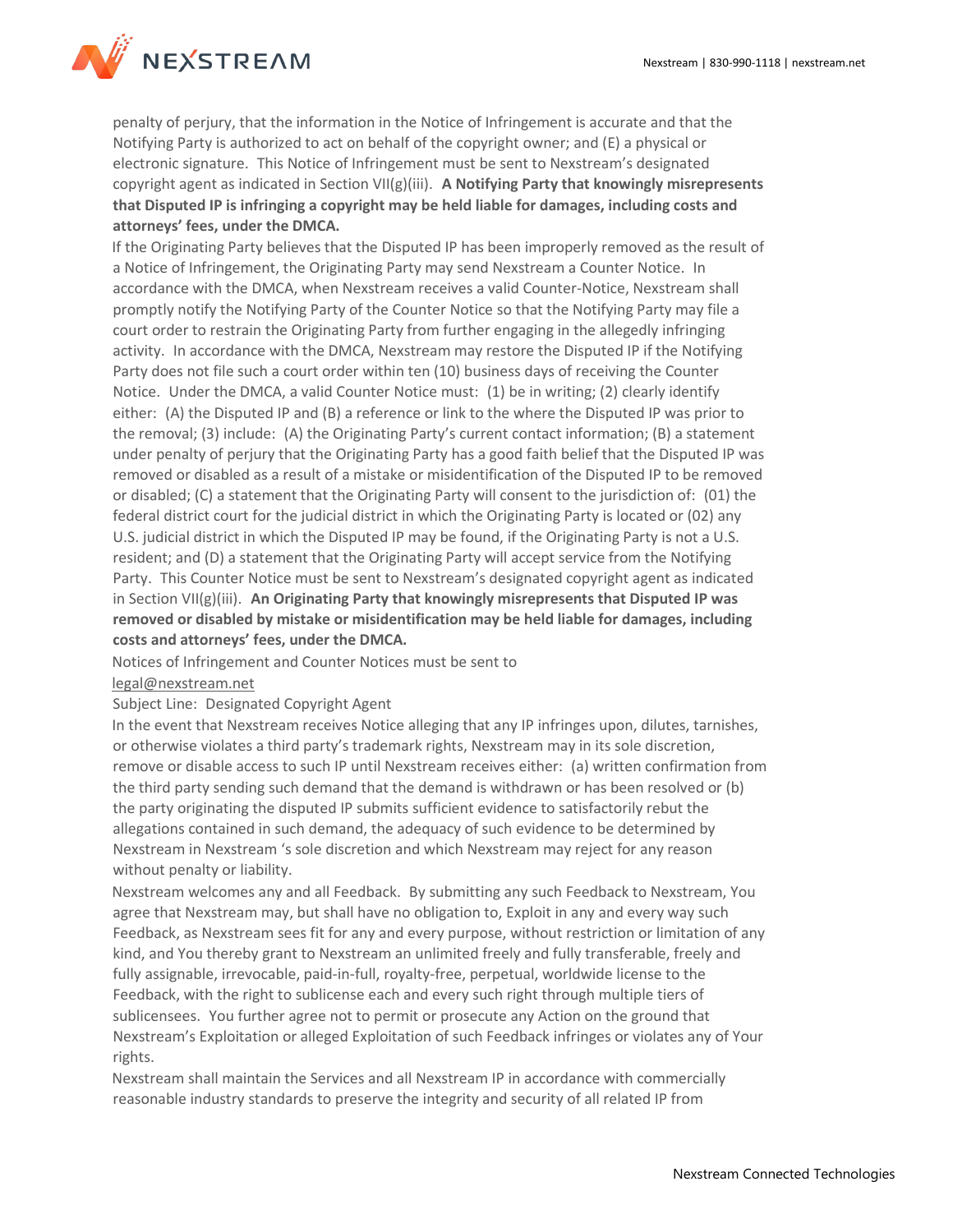

accidental loss and from unauthorized Use or disclosure. Nexstream cannot, however, ensure or warrant that third parties will never be able to defeat those measures or gain access to such information. Nexstream reserves the right to exercise whatever lawful means Nexstream deems necessary in Nexstream's sole discretion to prevent unauthorized use of any Nexstream IP, including any and all technological barriers. The Services utilize the public Internet and third-party networks. Nexstream and Nexstream's Personnel, Affiliates, and Vendors shall not be liable for any lack of security which may be experienced by You, Customers, other users of the underlying wireless carrier network, or third parties with regard to the Services not resulting from Nexstream's gross negligence, malfeasance, or nonfeasance.

Nexstream respects the privacy of Customers and is committed to protecting Your personally identifiable information as You Use the Services. The following policy (the "**Privacy Policy**") governs Nexstream's Use of Customer Information.

When You Use Our Services, we automatically collect certain analytical information. This automatically collected information may include your IP Address, unique device or Customer identification, version of software installed on your accessing device(s), system type, the content that you Use on Our Services, and the dates and times that You Use Our Services.

Nexstream only collects personally identifiable information that You voluntarily provide to us. Nexstream uses automatically collected information to identify prior users of Our Services, to track usage of Our systems, and for analytical purposes to help us improve the Services and Nexstream's business in general. Nexstream may on occasion provide this information to an Affiliate to assist us in providing these functions as permitted by Regulation.

The personally identifiable information that You voluntarily provide to Nexstream may be used by Nexstream and our Affiliates for administrative purposes; for authentication purposes; to properly operate, maintain, and provide You with the features and functionality of the Services; to customize and personalize features for You and otherwise enrich your experience when using the Services; to present You with promotions, advertisement, and opportunities Nexstream believes may be of interest to You as permitted by Regulation; to enable Nexstream's Affiliates to assist Nexstream in operating, maintaining, and providing the Services to You; to enable Nexstream to carry out our obligations arising from any contracts/subscriptions entered into with You; to notify You about changes to this Agreement, other agreements You have with Nexstream, the Services, other Nexstream IP, and other Nexstream services; to investigate and help prevent potentially unlawful activity or activities that threaten the integrity of Our Services, or any other Nexstream IP or Nexstream services; to investigate allegations of fraud or violations of this Agreement or other agreements You have with Nexstream; and to enforce or apply Nexstream's rights under this Agreement or any other agreement You have with Nexstream and to protect the rights, property, or safety of any of Nexstream's Customers, Personnel, other users of the underlying wireless carrier network, Affiliates, or others; to improve the quality and design the Services or Nexstream IP.

Nexstream maintains Our systems in accordance with commercially reasonable industry standards to preserve the integrity and security thereof. Nexstream has implemented technical and organizational measures designed to secure such information from accidental loss and from unauthorized Use, alteration, or disclosure. Nexstream cannot, however, ensure or warrant that third parties will never be able to defeat those measures or gain access to the IP thereon. Perfect information security does not exist and You Use the Services at Your own risk. NEXSTREAM WIRELESS PRODUCTS AND NEXSTREAM WIRELESS SERVICES ARE NOT INTENDED FOR CHILDREN. PROTECTING THE PRIVACY OF YOUNG CHILDREN IS ESPECIALLY IMPORTANT. NEXSTREAM WIRELESS PRODUCTS AND NEXSTREAM WIRELESS SERVICES ARE NOT DIRECTED TO CHILDREN UNDER THIRTEEN (13) YEARS OF AGE AND NEXSTREAM DOES NOT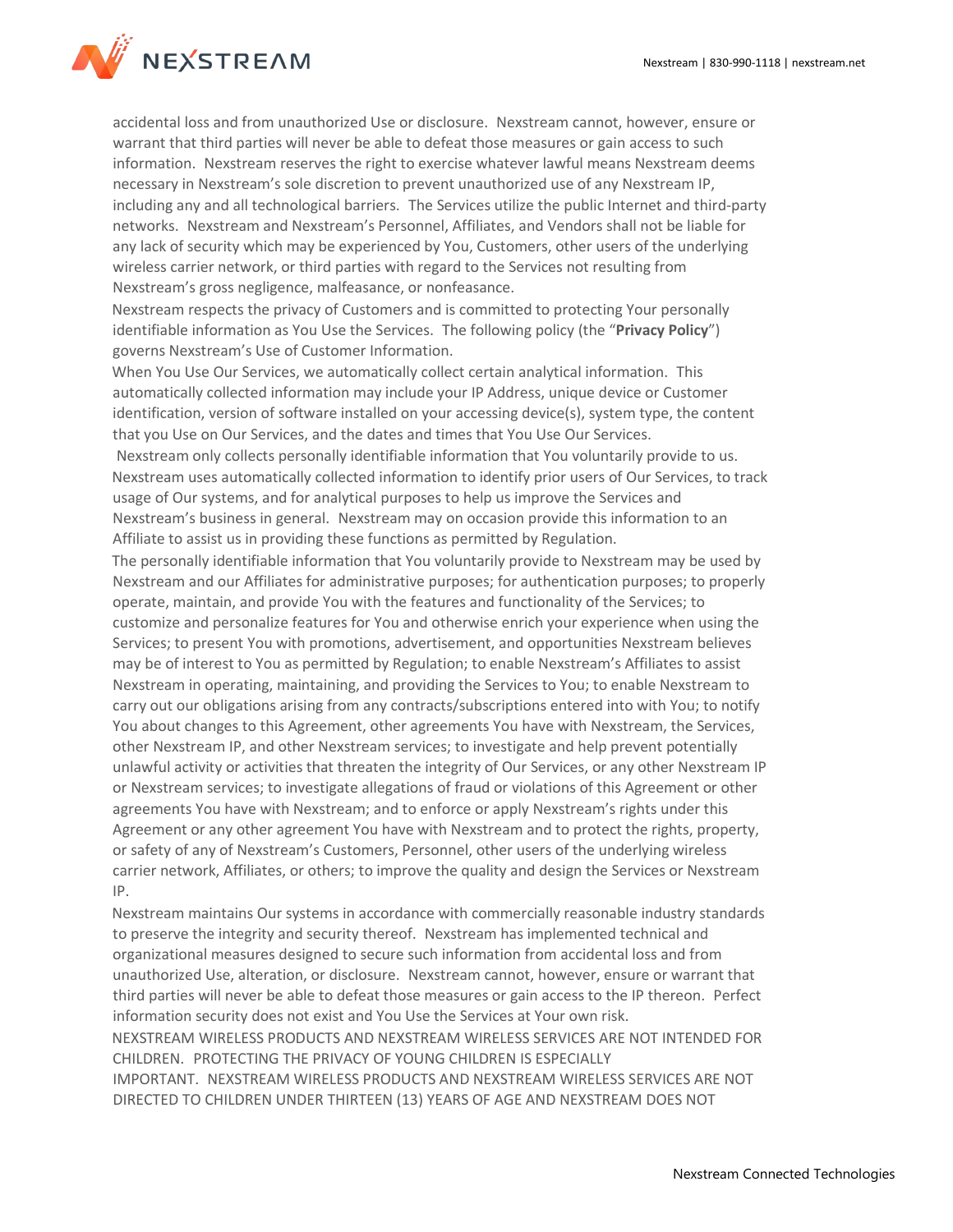

KNOWINGLY COLLECT OR MAINTAIN PERSONALLY IDENTIFIABLE INFORMATION FROM PERSONS UNDER THIRTEEN (13) YEARS OF AGE. IF NEXSTREAM LEARNS THAT PERSONALLY IDENTIFIABLE INFORMATION OF PERSONS LESS THAN THIRTEEN (13) YEARS OF AGE HAS BEEN COLLECTED ON OR THROUGH THE SERVICES UNDER OUR CONTROL, THEN NEXSTREAM WILL TAKE THE APPROPRIATE STEPS TO ATTEMPT TO DELETE THIS INFORMATION. IF YOU ARE THE PARENT OR LEGAL GUARDIAN OF A CHILD UNDER THIRTEEN (13) YEARS OF AGE WHO HAS PROVIDED NEXSTREAM WITH PERSONALLY IDENTIFIABLE INFORMATION, THEN PLEASE PROVIDE NEXSTREAM NOTICE TO HAVE THAT INFORMATION DELETED IMMEDIATELY.

Our Site and this Agreement may include Linked Sites. Linked Sites are provided for Your convenience and information only. Nexstream does not control the availability and content of Linked Sites. Use of Linked Sites, including the IP, Materials, products, and services on or available through Linked Sites is solely at Your own risk. Any concerns regarding Linked Sites, or any information, resources, or services therein, should be directed to the operator of the particular Linked Site.

Nexstream has a duty to protect the confidentiality of CPNI. In accordance with Regulations, each Customer has the legal right to limit, restrict, or prohibit the use of, disclosure of, or access to the Customer's individual CPNI. Nexstream has a legal duty to abide by each Customer's decision regarding the use, disclosure, or access to the Customer's CPNI, and to maintain records of such decisions as well as a legal duty to utilize reasonable measures to protect CPNI from unauthorized access or disclosure. Except as authorized by Regulation, Nexstream cannot use, disclose, or permit access to a Customer's CPNI without approval from the Customer.

FOR VISTORS OF THE SITE FROM THE EUROPEAN ECONOMIC AREA OR OTHER NON-U.S. TERRITORIES, PLEASE NOTE THAT ANY CONTENT THAT YOU VOLUNTARILY PROVIDE US WILL BE TRANSFERRED OUTSIDE THE EUROPEAN ECONOMIC AREA OR SUCH OTHER NON-U.S. TERRITORY FOR USE BY NEXSTREAM FOR AS DESCRIBED HEREIN.

Nexstream takes law enforcement and security matters very seriously and endeavors to fully assist law enforcement personnel in accordance with the Communications Assistance for Law Enforcement Act, 47 USC §§1001-1010 , USA PATRIOT Act, Pub. L. No. 107–56, (2001) , Cybersecurity Information Sharing Act, Pub. L. No. 113–114, (2015) and other related Regulations. However, Nexstream must also balance such request with regards to the requirements of applicable CPNI and privacy related Regulations (the "**Privacy Regulations**"). In order to effectively assist law enforcement without violation of the relevant privacy focused Regulations, Nexstream has developed its own compliance and a Systems Security and Integrity ("**SSI**") plan in compliance with 47 C.F.R. § 1.20005. If You are a Regulatory Authority or a law enforcement agency deriving jurisdiction from a Regulatory Authority ("**Lawful Authority**") seeking information via a subpoena, summons, court order, civil investigative demand, agency order, search warrant, or production order ("**Law Enforcement Request**") the following guidelines are necessary for Nexstream to facilitate the effective processing of Your Law Enforcement Request and observance of these guidelines will avoid delayed processing and receipt by You of the requested information. Absent a valid Law Enforcement Request, in compliance with the Privacy Regulations, Nexstream will not release Customer Information upon a third-party request without express permission from our Customer or as otherwise permitted by law. Nexstream's response to a valid Law Enforcement Request will typically be limited to the provisioning of information in our records related to a particular SIM Card. Further information about a particular Customer would then need to be pursued with the relevant underlying wireless carrier network. Given the fluctuating volume of Law Enforcement Requests, the resources allocated by Nexstream to these Law Enforcement Requests, Law Enforcement Requests that are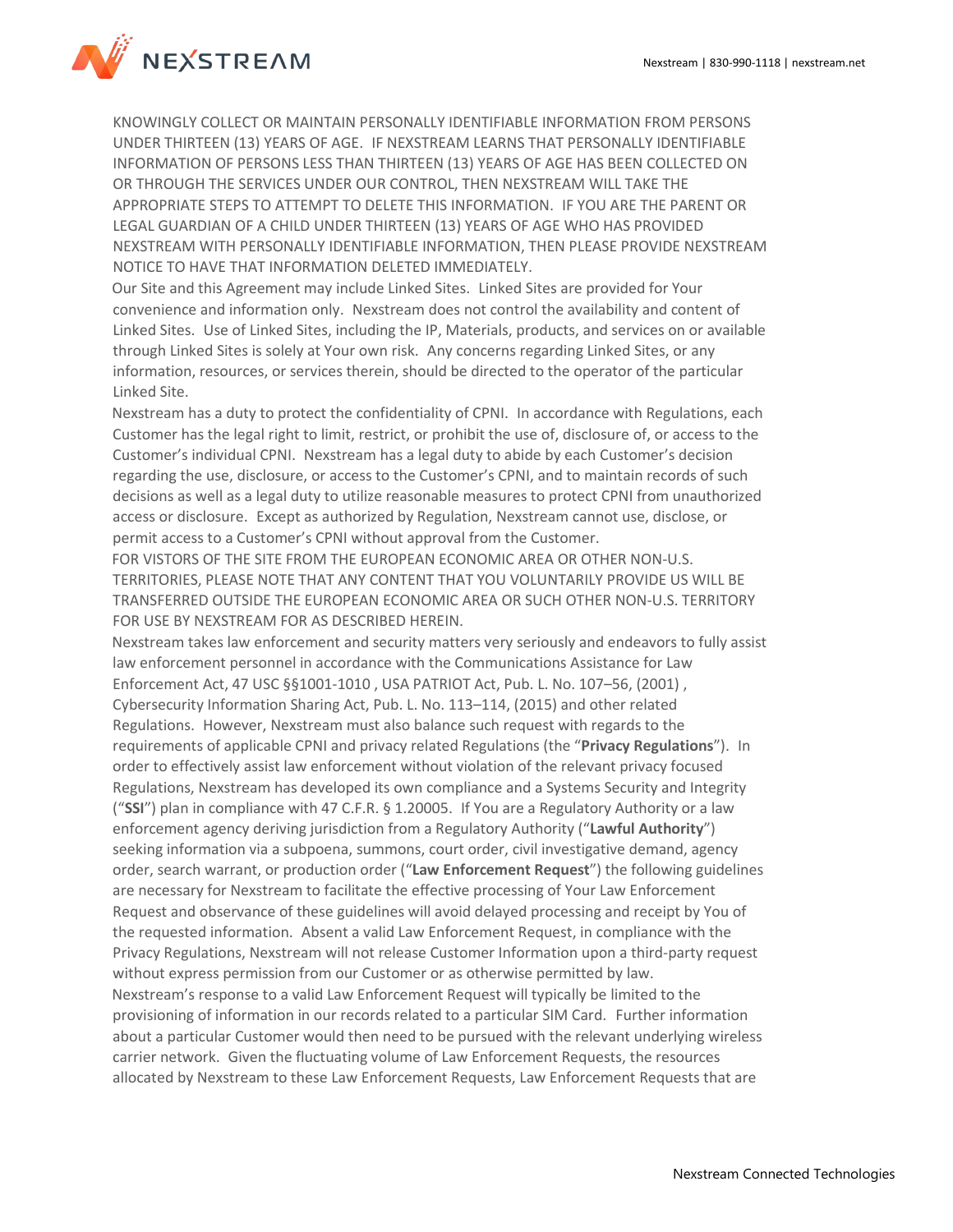

consistent with Nexstream's submission guidelines hereinbelow will typically be answered in five (5) business days ("the "**Compliance Time**").

All Law Enforcement Requests should be directed to:

### Email: [legal@nexstream.net](mailto:legal@nexstream.net)

Subject Line: Law Enforcement Request

If You seek any Customer Information in connection with a civil legal matter, You must serve Nexstream with a valid subpoena for such information in connection with a civil matter as follows and agree in writing to compensate Nexstream for Nexstream's subpoena response services as stated herein (a "**Civil Information Request**"). Nexstream does not consent to service by any civil litigation party by any means other than pursuant to a valid Civil Information Request. All Civil Information Requests should be directed to:

#### Email: [legal@nexstream.net](mailto:legal@nexstream.net)

Subject Line: Civil Information Request

In order to abide by the processes required by Regulation, the production of the requested Customer Information typically takes twenty (20) business days from the receipt of a valid Civil Information Request.

Customers who object to the production of their Customer Information by Nexstream in response to a valid Civil Information Request should consult with an attorney. Unless Nexstream receives a document from a Customer showing that such Customer is seeking a protective order or similar protection filed with an appropriate Regulatory Authority prior to the date that Nexstream's response to a Civil Information Request is produced, Nexstream will disclose the Customer Information requested in compliance with the Civil Information Request.

In order to offset the costs of Nexstream's cooperation in civil matters, Nexstream charges the following fees in association with civil matters:

Nexstream charges a flat fee of ONE HUNDRED AND FIFTY AND NO/00 U.S. DOLLARS (\$150.00) for producing records in order to comply with a valid Civil Information Request, which must be submitted prior to the initiation of the production. This fee includes research, courier, copying, and related costs. However, Nexstream reserves the right to increase the preceding flat fee at Nexstream's discretion if Nexstream determines in Nexstream's sole discretion that the Civil Information Request is seeking atypically voluminous records or in the event where retrieval of the necessary records requires atypical effort. In such event, Nexstream will notify You of any such increase prior to the production of the requested information.

If any Nexstream Personnel is subpoenaed to appear in court to provide testimony, and the witness fee is not set by Regulation in the respective jurisdiction, Nexstream charges ONE HUNDRED AND FIFTY AND NO/00 U.S. DOLLARS per hour (\$150.00/hr) billed by the quarter of the hour for such witness testimony, including travel time to and from court, plus the reasonable cost of travel, including mileage at the then current Internal Revenue Service rate, tolls, parking, airfare, rental car, train fare, taxi fare, or rideshare fare, food at a per diem rate of FIFTY AND NO/00 U.S. DOLLARS (\$50.00) and lodging in accordance with Nexstream's travel and expenses policies. Nexstream reserves the right to request pre-payment of an amount that is one half (50%) of the reasonably estimated witness testimony fee.

Payment of the aforementioned fees should be submitted to:

#### Nexstream

Attn: Civil Information Request

# 415 S Washington St

# Fredericksburg, TX 78624

The Parties hereby represent, warrant, and covenant that: (a) both Parties to this Agreement are and at all times shall remain independent contractors for all purposes; (b) this Agreement creates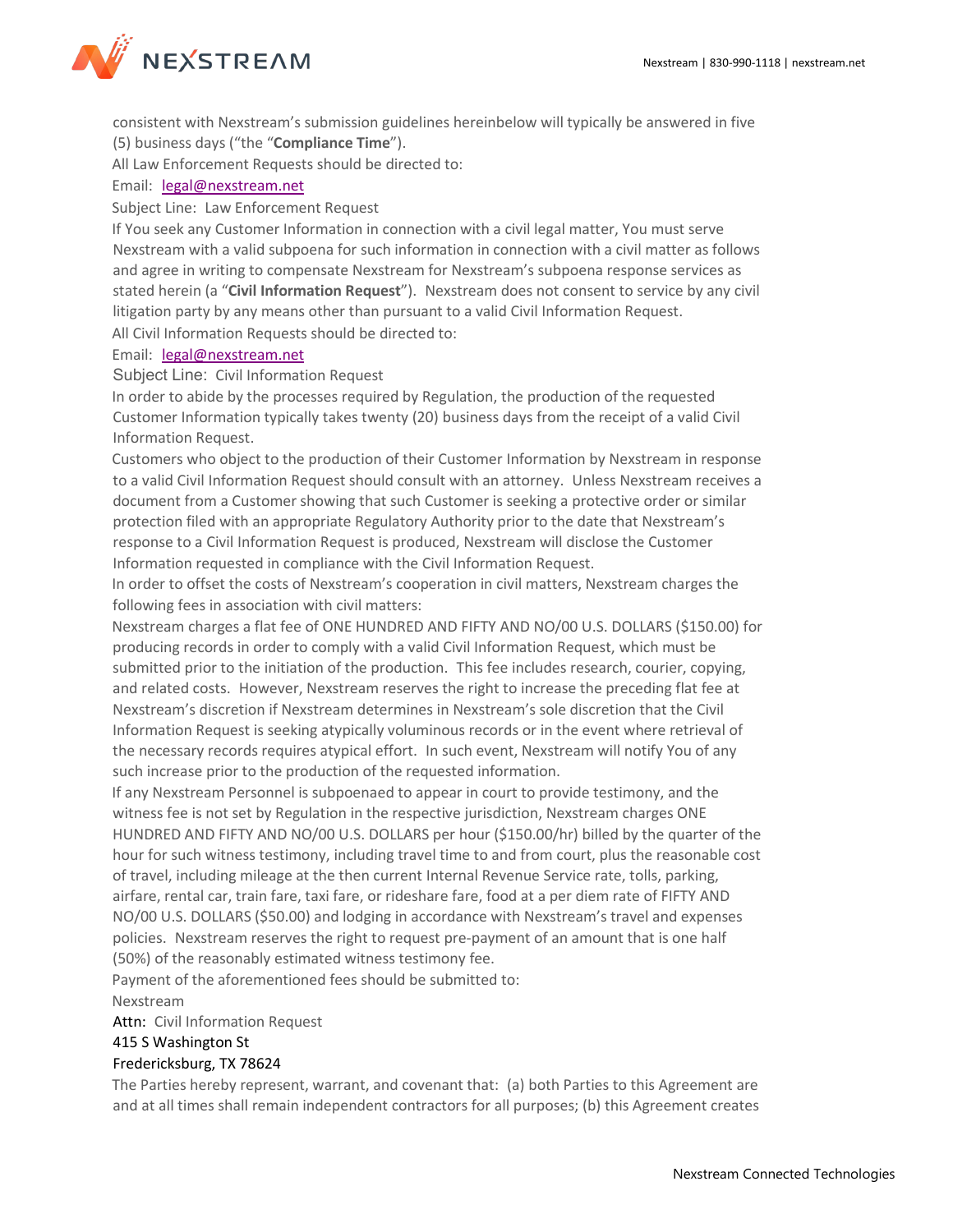

no agency, partnership, joint venture, trusteeship, franchisor-franchisee, or employee-employer relationship between the Parties; and (c) neither Party has the authority to bind the other Party or incur any obligation on the other Party's behalf or represent, cause, or allow to be represented, encourage, aid, or abet any other third party in the making of representations that such third party possesses any such authority in any capacity, other than as specified in this Agreement. Each Party agrees to reasonably cooperate with the other Party in exercising their rights and performing their obligations under this Agreement.

Upon termination of the Term, regardless of how termination is effected, all licenses granted hereinunder shall terminate immediately and each Party shall cease any and all Exploitation of any and all IP and Materials licensed to such Party by the other Party.

Each Party reserves all rights not expressly granted in this Agreement unless otherwise noted in writing.

**Warranties.** Each Party represents and warrants that: (a) the Party has the right to enter into and fully perform the mutual covenants contemplated herein, consistent with this Agreement; (b) there is no outstanding contract, commitment, or agreement to which the Party is a party that conflicts with this Agreement; (c) the Party is not subject to any injunctions or settlement agreement with private or public parties that may limit the Party's ability to comply with the terms of this Agreement; (d) the Party shall comply with all Regulations; and (e) the individual signing on behalf of the Party has the authority to bind the Party to the terms and conditions of this Agreement. EXCEPT FOR THE WARRANTIES SPECIFICALLY AND EXPRESSLY MADE IN THIS AGREEMENT, NEXSTREAM MAKES NO WARRANTIES, EITHER EXPRESS OR IMPLIED, INCLUDING WARRANTIES OF MERCHANTABILITY OR WARRANTIES OF FITNESS, AND ALL SUCH WARRANTIES ARE DISCLAIMED. UNLESS OTHERWISE PROHIBITED BY LAW, ANY AND ALL NEXSTREAM WIRELESS PRODUCTS, ANY AND ALL NEXSTREAM WIRELESS PRODUCTS, ANY AND ALL SERVICES, AND ANY AND ALL NEXSTREAM PROPERTY IS PROVIDED TO YOU BY NEXSTREAM ON AN "AS IS" AND "AS AVAILABLE", "WITH ALL FAULTS" BASIS AND WITHOUT WARRANTIES OR REPRESENTATIONS OF ANY KIND EITHER EXPRESS, IMPLIED, OR STATUTORY.

**Limit of Liability.** UNLESS OTHERWISE PROHIBITED BY LAW, YOU EXPRESSLY AGREE THAT YOU ASSUME ALL RESPONSIBILITY FOR YOUR EXPLOITATION OF THE SERVICES AND ANY AND OTHER NEXSTREAM PROPERTY AND YOU EXPLOIT THEM AT YOUR OWN RISK. UNDER NO CIRCUMSTANCES SHALL NEXSTREAM OR ANY OF NEXSTREAM'S PERSONNEL, VENDORS, OR AFFILIATES (THE "**DISCLAIMING PARTIES**") TO THE EXTENT PROHIBITED BY LAW BE LIABLE TO YOU FOR DAMAGES IN AN AGGREGATE AMOUNT IN EXCESS OF THE FEES PAID TO NEXSTREAM BY YOU UNDER THIS AGREEMENT IN THE SIX (6) MONTHS PRIOR TO THE DATE THE FIRST CLAIM AROSE. UNDER NO CIRCUMSTANCES SHALL THE DISCLAIMING PARTIES BE LIABLE FOR ANY SPECIAL, INDIRECT, INCIDENTAL, CONSEQUENTIAL, PUNITIVE, RELIANCE, OR EXEMPLARY DAMAGES, INCLUDING, BUT NOT LIMITED TO, DAMAGES ARISING FROM ANY UNSUCCESSFUL COURT ACTION OR LEGAL DISPUTE, LOSS OF BUSINESS, PROFITS, REVENUES, MONEY, DATA, GOODWILL, OR REPUTATION, LOSS OF ANTICIPATED BUSINESS, PROFITS, REVENUES, OR GOODWILL, OR OTHER INTANGIBLE LOSSESS, OR ANY OTHER PECUNIARY OR NON-PECUNIARY LOSS, DAMAGE, OR INJURY OF ANY NATURE WHATSOEVER, ARISING OUT OF, IN CONNECTION WITH, RELATING TO, OR RESULTING FROM THIS AGREEMENT, THE SERVICES, AND ANY AND ALL NEXSTREAM PROPERTY, INCLUDING, YOUR EXPLOITATION, YOUR INABILITY TO EXPLOIT, OR THE UNAVAILABILITY OF THE SERVICES, HOWEVER ARISING, EVEN IF NEXSTREAM OR AN AUTHORIZED REPRESENTATIVE HAS BEEN ADVISED OF THE POSSIBILITY OF SUCH DAMAGES. UNDER NO CIRCUMSTANCES, WILL THE DISCLAIMING PARTIES TO THE EXTENT PROHIBITED BY LAW, BE LIABLE FOR FAILURE TO PERFORM THE TERMS OF THIS AGREEMENT IF SUCH FAILURE IS DUE TO ANY CAUSE OR CONDITION BEYOND NEXSTREAM'S REASONABLE CONTROL, INCLUDING ANY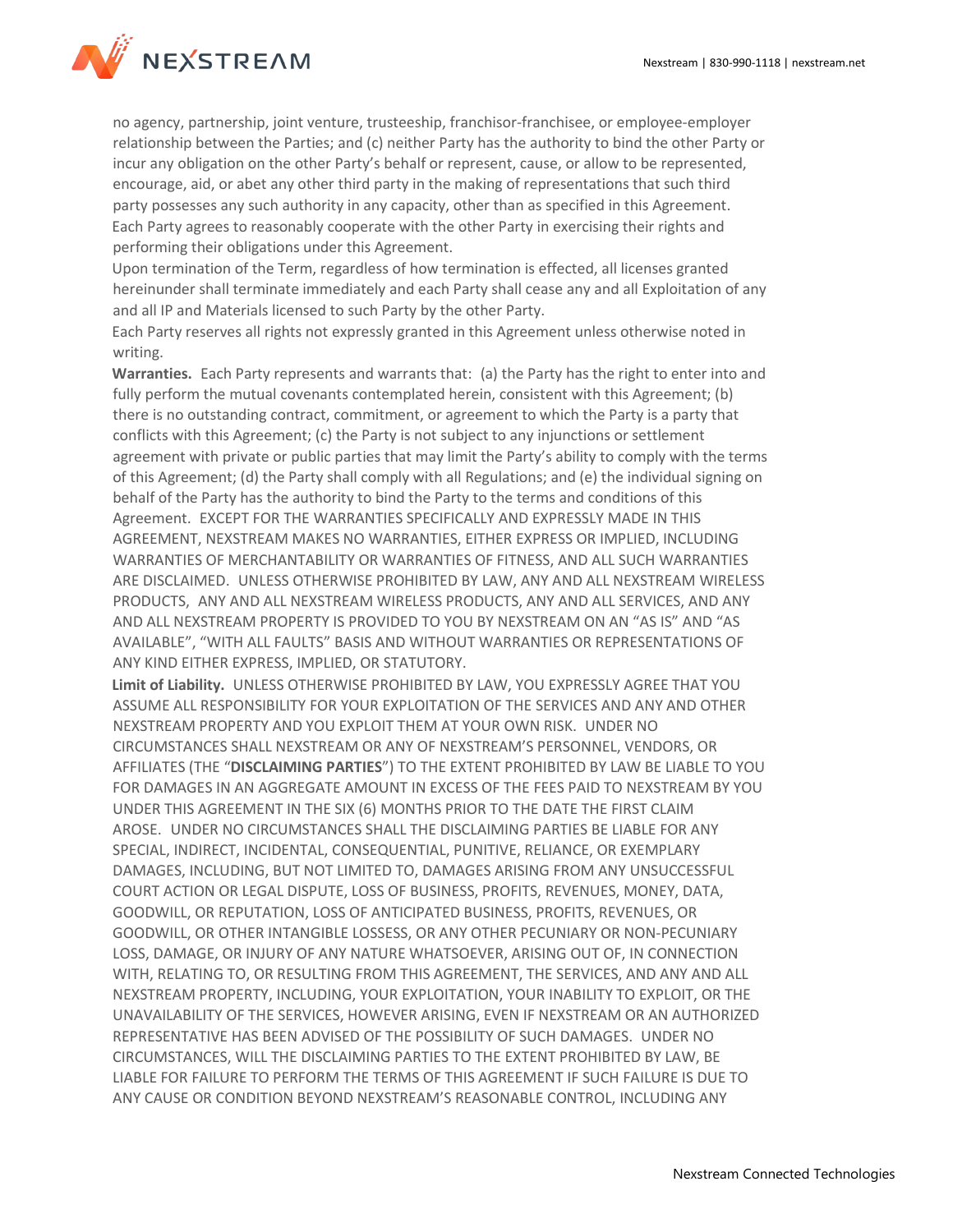

FORCE MAJEURE EVENTS, FAILURE OF YOU TO REASONABLY COOPERATE WITH NEXSTREAM, OR OTHER SIMILAR CAUSES BEYOND NEXSTREAM'S CONTROL. FURTHERMORE, NONE OF THE DISCLAIMING PARTIES SHALL BE LIABLE TO YOU, OR ANY THIRD PARTY, FOR ANY INDIRECT, INCIDENTAL, SPECIAL, CONSEQUENTIAL, EXEMPLARY OR PUNITIVE DAMAGES ARISING OUT OF OR RELATING TO THIS AGREEMENT WHETHER IN CONTRACT, TORT OR UNDER LAW, EVEN IF ADVISED OF THE POSSIBILITY OF SUCH DAMAGES.

**Disclaimers.** Network speeds (including, but not limited to, data delivery and latency rates) are estimates based on Averages; actual performance may vary, and no minimum speed is guaranteed. The Services may not be available when roaming and are not currently available in certain portions of select market areas within wireless carrier networks. You acknowledge that use of the Services, may result in the disclosure to third parties of Your information in connection with Your internet usage. As a result, You may receive advertising, warnings, alerts and other messages, including broadcast messages. Nexstream reserves the right to limit, suspend, or constrain any heavy, continuous data usage that is adversely impacting performance of or hindering access to the Carrier's Networks. Unless otherwise stated, Nexstream reserves the right to limit throughput speeds or the amount of data transferred, and deny, terminate, disconnect or suspend the Services. Nexstream reserves the right to deny, terminate, disconnect, modify, or suspend the Services if You engage in any prohibited actions. You hereby recognize that irregularities in telecommunications are common. From time to time Nexstream's Vendors may add or remove numbers, services, or areas to a specific Product, Service, or area. Speeds and pricing are subject to change at any time as determined by the wireless carriers.

**Dispute Resolution.** The Parties agree that it is their intention and covenant that this Agreement, performance under this Agreement, any action at law or in equity arising out of or relating to this Agreement, Nexstream, Nexstream Property, Products, or the Services and all suits and special proceedings relating to such, shall be construed in accordance with, under, and pursuant to the laws of the State of Texas, without giving effect to any principles of conflicts of law. The Parties agree and covenant that any action at law or in equity arising out of or relating to this Agreement, Nexstream, Nexstream Property, Products, or the Services will be filed only in the state or federal courts in and for the Austin Division of the Western District of Texas or the state courts in and for Austin, Travis County, Texas, and each Party hereby consents and submits to the personal and exclusive jurisdiction of such courts for the purposes of litigating any such action and expressly submits to extraterritorial service of process.

In the event that either Party institutes or brings an action at law or in equity to enforce or interpret the provisions of this Agreement, the prevailing Party shall be entitled to recover such Party's costs incurred for the action, including reasonable attorneys' fees, at trial and on every appeal, writ, petition, and motion.

All notices, requests, demands, consents, permissions, and other communications hereunder shall be in writing and shall be deemed received when transmitted: (a) to the email address hereinunder, and confirmation of delivery or receipt is received, provided that if the date of receipt is not a business day, the notice, request, or communication shall be deemed not to have been received until the next succeeding business day; or (b) by overnight courier service or registered or certified mail or personal delivery, when sent to the respective Party's address as listed hereinunder and received by such Party, provided that if the date of receipt is not a business day at the respective Party's address, the notice, request or communication shall be deemed not to have been received until the next succeeding business day.

Nexstream

Attn: Legal Notice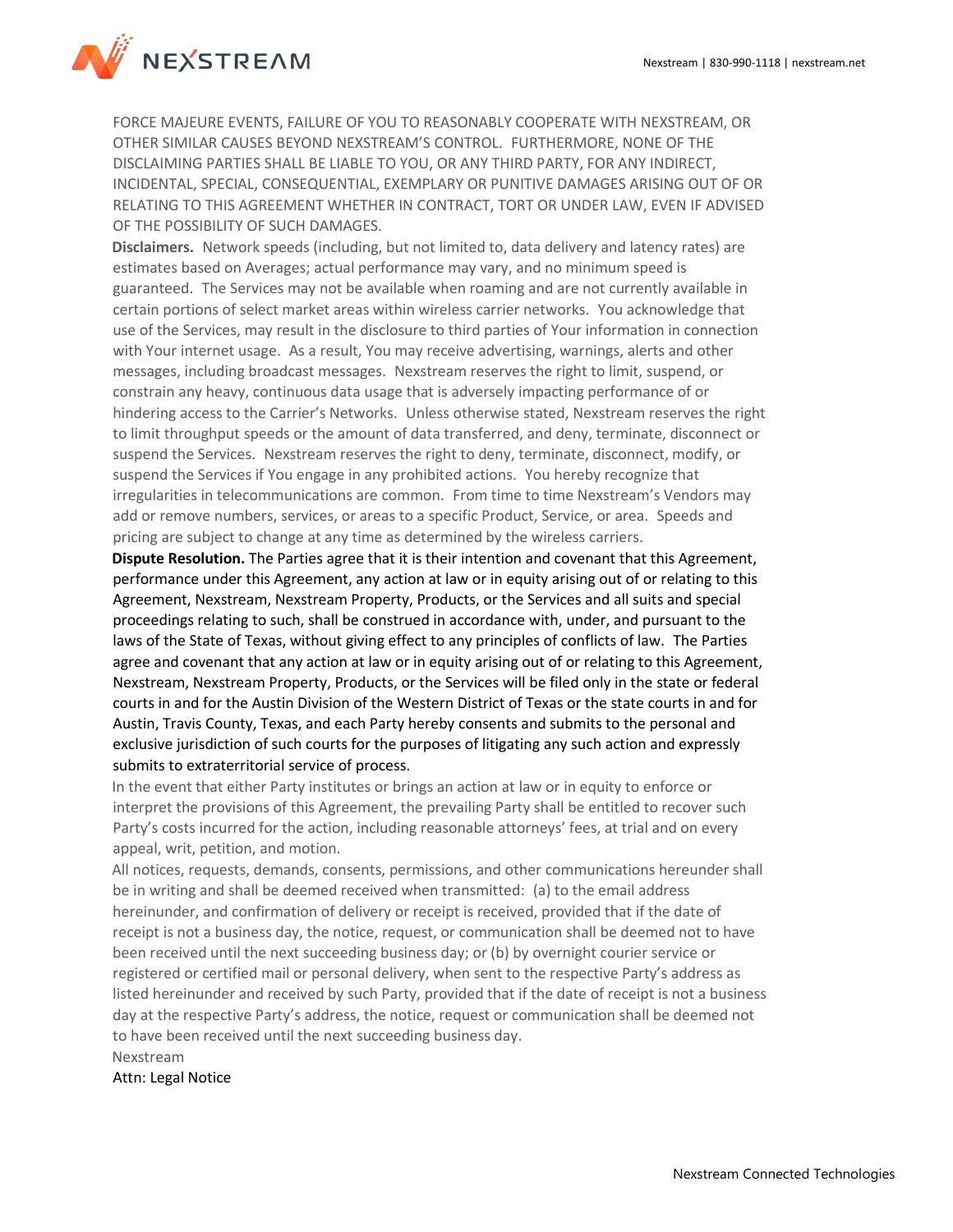

# 415 S Washington St Fredericksburg, TX 78624

Email: [legal@nexstream.net](mailto:legal@nexstream.net)

Subject Line: Legal Notice

Nexstream may modify, alter, or otherwise update this Agreement at any time provided Nexstream provides You reasonable Notice.

Nexstream may enhance, replace, modify, alter, change, or otherwise update the features of the Services, but it will not materially reduce the core features, functions, or security of the Services during the Term without Your consent.

Nexstream may enhance, replace, modify, alter, change, or otherwise update the features of the Services, but it will not materially reduce the core features, functions, or security of the Services during the Term without Your consent.

**Assignment.** You may not assign or transfer, whether by operation of law or otherwise, any rights or delegate any duties under this Agreement to any third parties unless Nexstream gives explicit prior written consent. Any such attempted assignment by You, will be null and void ab initio absent Nexstream's explicit prior written consent. Notwithstanding the foregoing, You may assign this Agreement to an Affiliate Controlled by You provided that such Affiliate expressly assumes all of Your rights and obligations under this Agreement and You are not released from the obligations created under this Agreement as a result of such assignment. Nexstream may assign or transfer Nexstream;s rights and duties under this Agreement without restriction.

**Benefit of Parties.** This Agreement and the representations, warranties, covenants, indemnifications, and benefits herein shall be binding on and inure to the benefit of each Party and each Party's Affiliates and their respective: (a) predecessors, successors, and assigns, and (b) past and present attorneys, directors, members, managers, officers, representatives, shareholders, agents, employees, partners, and their respective executors, administrators, heirs, and legal and personal representatives.

**Severability.** To the extent permitted by Regulation, the Parties hereby waive any provision of law that would render any clause of this Agreement invalid or otherwise unenforceable in any respect. In the event that any provision of this Agreement is held to be unlawful, void, or for any reason unenforceable, then that provision will be limited or eliminated from this Agreement to the minimum extent necessary and will not affect the validity and enforceability of any remaining provisions.

**Execution in Counterparts.** This Agreement may be executed in one or more counterparts by either manual or electronic signatures, whether digital or encrypted. Each counterpart will be an original, but all such counterparts will constitute a single instrument.

**Maximum Restrictions Intended.** The Parties hereby acknowledge and agree that the time, scope, and geographic area and other provisions of this Agreement have been specifically negotiated by the Parties and are reasonable under these circumstances, and that if, despite the express agreement of the Parties, a court should hold any portion of this Agreement unenforceable for any reason, the maximum restrictions of time, scope, and geographic area reasonable under the circumstances, as determined by the court, will be substituted for the restrictions held unenforceable.

**Entire Agreement.** This Agreement and any Addenda hereto contain the sole and entire agreement between the Parties regarding the subject matter herein and supersedes any and all other agreements between the Parties regarding the subject matter herein, unless otherwise agreed by the Parties in writing. The Parties acknowledge and agree that neither of them has made any representation with respect to the subject matter of this Agreement or any representations inducing the execution and delivery of this Agreement, except such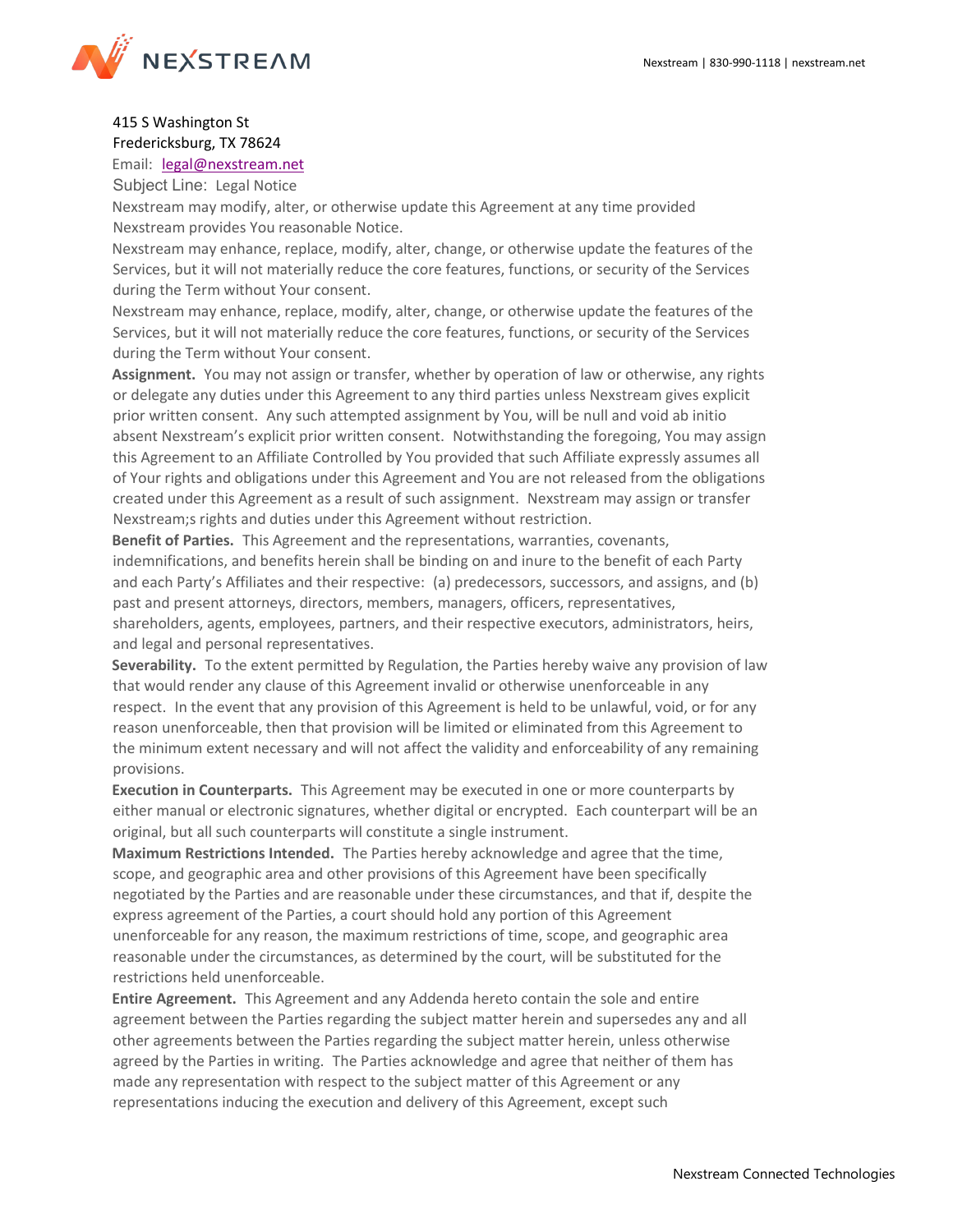

representations as are specifically set forth in this Agreement, and each of the Parties acknowledges that such Party has relied on such Party's own judgment in entering into this Agreement. The Parties further acknowledge that any statements or representations that may have previously been made by either of them to the other are void and of no effect and that neither of them has relied thereon in connection with such Party's dealings with the other. **Survival.** Any obligations which expressly or by their nature are to continue after termination, cancellation, or expiration of this Agreement shall survive and remain in effect after such happening.

This Agreement has been negotiated by the Parties and their respective counsel and will be interpreted fairly in accordance with its terms and without any strict construction in favor of or against either Party. Each Party acknowledges that it has had the opportunity to discuss this matter with and obtain advice from its private attorney, has had sufficient time to, and has carefully read and fully understands all the provisions of this Agreement, and is knowingly and voluntarily entering into this Agreement. The headings referenced herein are for convenience purposes only, do not constitute a part of this Agreement, and will not be deemed to limit or affect any of the provisions hereof. Any capitalized term in this Agreement shall have the meaning herein defined. Any capitalized term not defined herein shall be given the definition common to such term in the common parlance of the telecommunications technology community. Any term in this Agreement written wholly in small capitalized letter shall be deemed a legal citation to relevant statutory law, reference to another executed document, or a name of a third party. The terms "herein", "hereof", "hereunder", "hereunder", and "hereby" and other terms of similar import refer to this Agreement as a whole and not to any particular provision. The term "include," "includes", and "including" are deemed to be followed by the phrase ", but not limited to,". Additionally, throughout this Agreement when context requires, capitalized terms, singular nouns, and pronouns include the plural and possessive. The following terms shall have the following definitions for the purposes of this Agreement:

**"Action"** means any claim, action, cause of action, demand, lawsuit, arbitration, inquiry, audit, notice of violation, proceeding, litigation, citation, summons, subpoena, or investigation of any nature, civil, criminal, administrative, regulatory or otherwise, whether at law or in equity; XXVII(b)(i), XXVII(b)(ii), or XXVII(b)(iii);

"**Cause**" means a Party: (i) becomes insolvent or bankrupt; (ii) makes a general assignment for the benefit of or enters into any arrangement with creditors; (iii) files a voluntary petition under any bankruptcy, insolvency, or similar law; or (iv) has proceedings under any bankruptcy, insolvency, or similar law or seeking appointment of a receiver, trustee, or liquidator instituted against it; "**Control**", "**Controlling**", or "**under common Control with**" means either the direct or indirect possession of the power to direct or cause the direction of the management and policies of a Party, whether through ownership of voting securities or the voting power to elect the directors or managers of such Party, by contract, or otherwise;

"**CPN**I" means such Customer Information that relates to the quantity, technical configuration, type, destination, location, and amount of use of a telecommunications service to which a Customer subscribes and that the Customer makes available to a carrier solely by virtue of the carrier-customer relationship in accordance with the definition of Customer Proprietary Network Information as that term is defined by the FCC and the Telecommunications Act of 1996; **"Customer"** means a party who purchases Products or receives Services from Nexstream, excluding such Visitors who solely Use the Website;

"**Customer Information**" means all Customer information, including Customer names, addresses, passwords, telephone numbers, fax numbers, email addresses, URLs, IP address numbers, device identifiers and serial numbers, ages, birthdates, social security numbers, biometric identifiers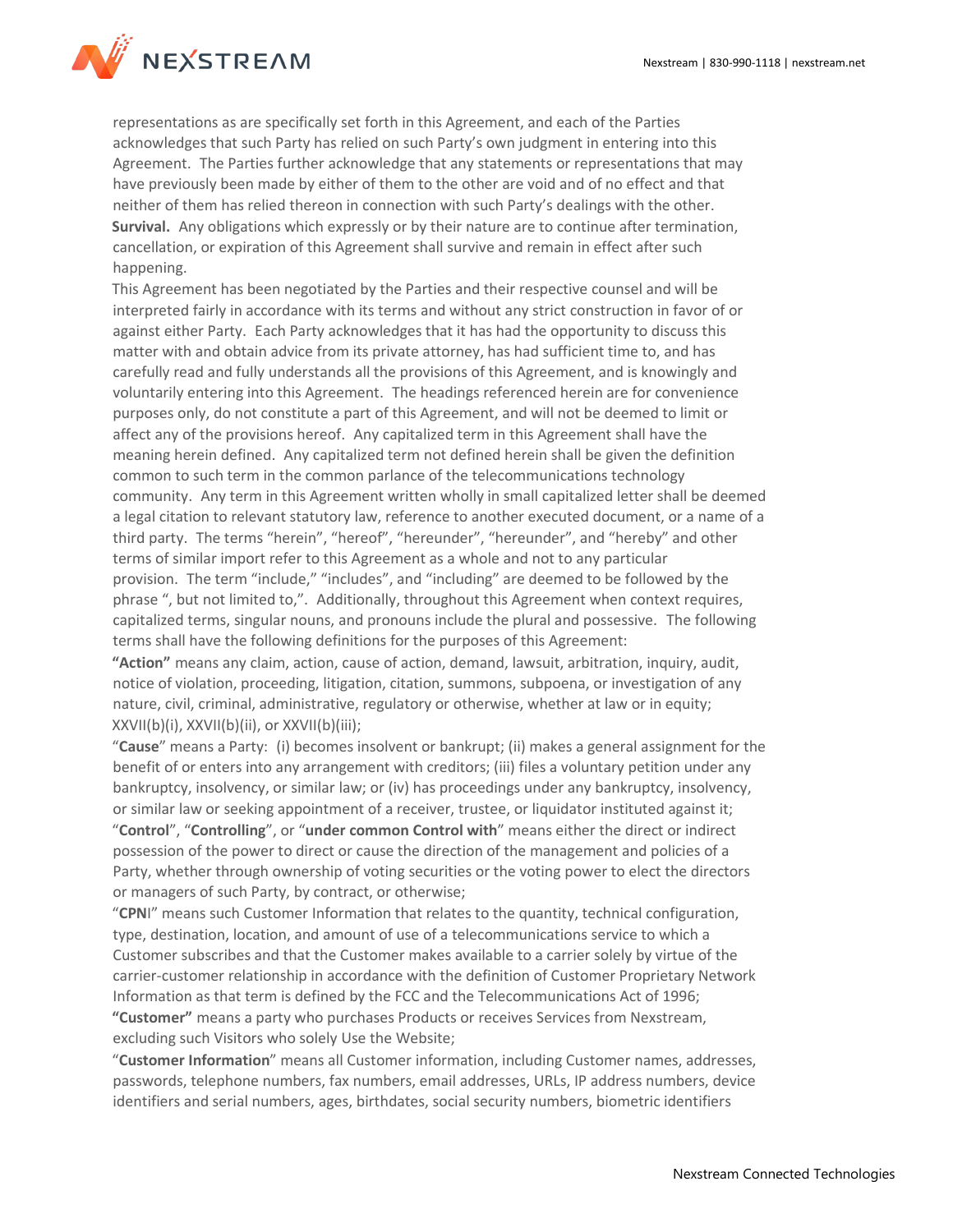

including finger and voice prints, genetic information, full face photographic images and any comparable images, account numbers, demographic information, financial information, transactional information, and any other unique identifying number, characteristic, or code all information relating to medical records, including all medical record numbers, health plan beneficiary numbers, dates of admission, account numbers, and certificate/license numbers, all Customer and prospective Customer lists, all CPNI, all nonpublic personally identifiable information, and all nonpublic personal information of consumers as defined by the Gramm-Leach-Bliley Act, Pub. L. 106-102, Section 628 of the Fair Credit Reporting Act, Section 216 of the Fair and Accurate Credit Transactions Act, the Health Insurance Portability and Accountability Act (HIPAA), and the Children's Online Privacy Protection Act;

**"Damages"** means any and all claims, liabilities, losses, expenses, or damages, including reasonable attorneys' fees and expenses, and court costs;

"**Derivatives**" means any and all IP or Materials that is wrongfully Developed You based on any Nexstream IP or Nexstream Materials;

"**Develop**" means adapt, translate, modify, revise, condense, expand, compile, edit, reverse engineer, alter, enhance, abridge, create derivative works from, and further develop; "**DMCA**" means the Digital Millennium Copyright Act, 17 U.S.C. §512'

"**Distribute**" means to distribute, reproduce, collect, copy, make copies of, have copies made of, transmit, import, export, license, sub-license, sell, lease, rent, otherwise dispose of, and make available to Use;

"**Exploit**" means to Develop, Distribute, Market, and Use;

"**Feedback**" means any and all suggestions, recommendations, comments, complaints, or other unsolicited feedback regarding Nexstream, Nexstream Property, and the Services;

"**Force Majeure Event**" means any cause or condition beyond a Party's reasonable control, including any acts of god or the public enemy, acts of the government in either its sovereign or contractual capacity, fire, casualty, flood, hurricane, earthquake, epidemic, quarantine restrictions, natural or environmental disaster, war, civil unrest, terrorism, strike, shortages of labor or materials, freight embargoes, unusually severe weather, breakdowns, operational failures, electrical power failures, communication failures, lockout, riot, change of Regulation, insurrection, unavoidable delays, internet service provider failures or delays, denial of service attacks, the errors or failures of third parties or third-party systems, or other similar causes beyond such Party's control;

"**Market**" means to market, demonstrate, publicly display, publicly perform, offer for Distribution, and use for marketing;

"**Materials**" means any and all equipment, chattel, or tangible materials;

"**Notice**" shall mean written notice given in accordance with Section XVIII;

"**Personnel**" means the managers, officers, directors, employees, agents, and third-party contractors of a Party;

"**Products**" means such Materials sold by Nexstream for use in association with the Services; **"Property**" means collectively IP, Materials, and real property;

"**Regulation**" means any applicable law, statute, regulation, ordinance, rule, order, decree, or ruling as set forth by any Regulatory Authority;

"**Regulatory Authority**" means any applicable federal, state, provincial, territorial, canton, parish, local, or other legal, governmental, judicial, administrative, or regulatory authority exercising proper jurisdiction over a Party or its Personnel;

"**Section**" means the respective section of this Agreement as enumerated herein unless otherwise specified herein;